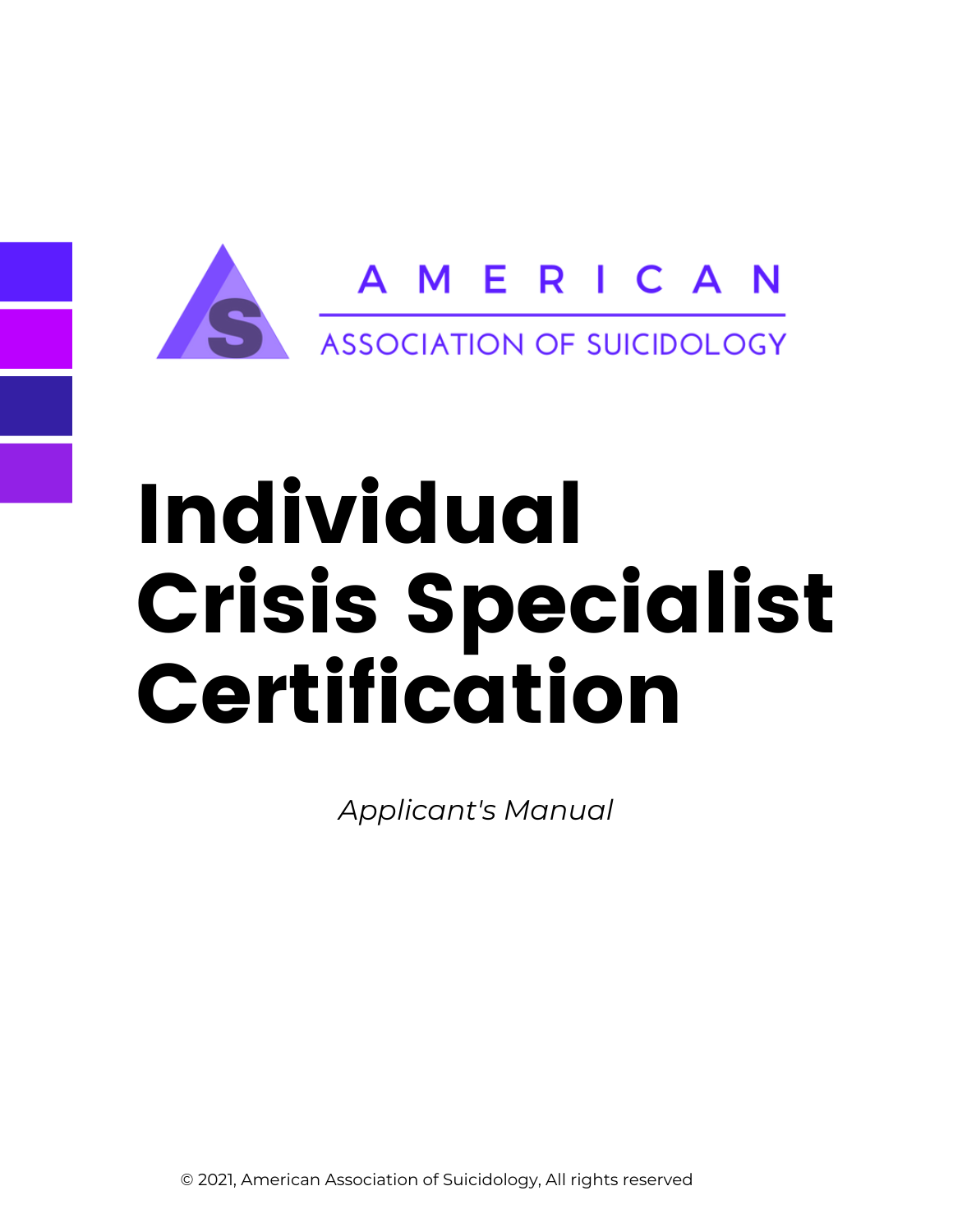

## **Individual Certification Program**

- **01** *Advantages of Individual [Certification](https://docs.google.com/document/d/1pupBdRsnNgavwp_LM0WOWeDeq-Pnjz4T/edit#heading=h.1fob9te)*
- **02** *[Eligibility](https://docs.google.com/document/d/1pupBdRsnNgavwp_LM0WOWeDeq-Pnjz4T/edit#heading=h.1fob9te)*

## **[R](https://docs.google.com/document/d/1pupBdRsnNgavwp_LM0WOWeDeq-Pnjz4T/edit#heading=h.2et92p0)equirements for Crisis Specialist Certification**

- **01** *[Required](https://docs.google.com/document/d/1pupBdRsnNgavwp_LM0WOWeDeq-Pnjz4T/edit#heading=h.1fob9te) Training Tim[e](https://docs.google.com/document/d/1pupBdRsnNgavwp_LM0WOWeDeq-Pnjz4T/edit#heading=h.1fob9te)*
- **02** *[Approved](https://docs.google.com/document/d/1pupBdRsnNgavwp_LM0WOWeDeq-Pnjz4T/edit#heading=h.1fob9te) Training Course[s](https://docs.google.com/document/d/1pupBdRsnNgavwp_LM0WOWeDeq-Pnjz4T/edit#heading=h.1fob9te)*
- **03** *Assessment of Examination [Performance](https://docs.google.com/document/d/1pupBdRsnNgavwp_LM0WOWeDeq-Pnjz4T/edit#heading=h.1fob9te)*

## **[R](https://docs.google.com/document/d/1pupBdRsnNgavwp_LM0WOWeDeq-Pnjz4T/edit#heading=h.2et92p0)e-Certification**

- **Application Form**
- **Re-Certification Application**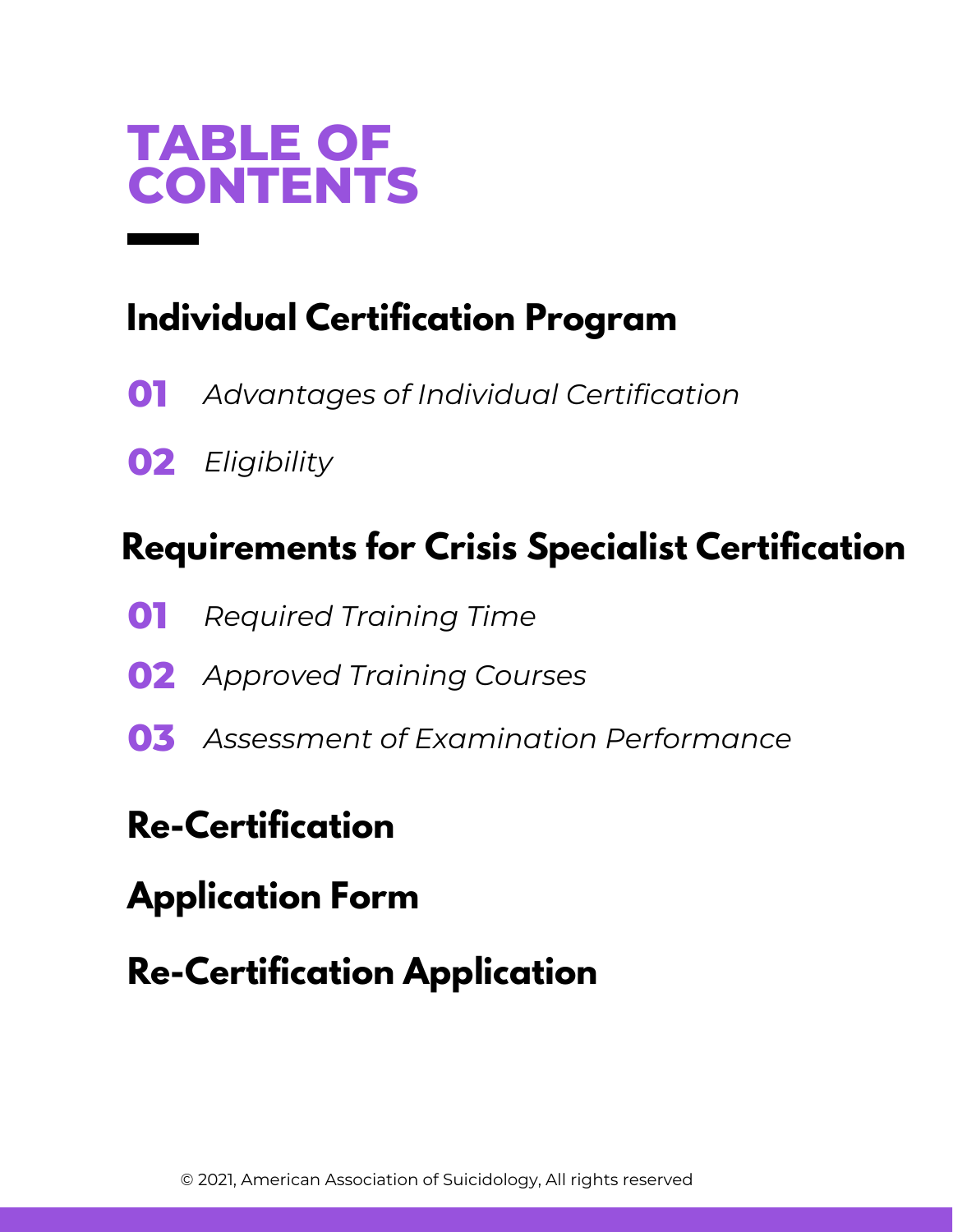## **Individual Certification Program**

AAS individual certification is an evaluation process for assessing the qualifications of crisis specialists for practice in crisis management. The certification process signifies that individuals providing crisis services have met the standards and requirements defined by the Individual Certification Committee of the American Association of Suicidology, a national certifying body in the crisis field. Certification means that the certificate holder has met a sufficiently stringent test of knowledge, experience, and ability to perform effectively in the crisis field.

Individual certification of crisis specialists across several practice disciplines is designed to address the diverse and needed work that is accomplished. It follows the widely utilized credentialing practice of professionals and organizations. The requirements for individual certification are based on the values and beliefs of the Individual Certification Committee:

- Crisis intervention is everybody's business, not the exclusive specialty of a particular discipline.
- Every citizen is entitled to necessary assistance as a basic right during lifethreatening situations.
- The comprehensive service provided by a certified crisis specialist reminds us that this is rarely provided by a single person alone. Therefore, crisis specialists must not only work effectively as individuals, but also must collaborate with other groups such as police, emergency medical services, mental health agencies, and self-help groups.
- 1. Formal crisis management comprises a body of knowledge and practice skills that are related to but distinct from traditional counseling and psychotherapy.
- 2. This body of knowledge and practice skills is acquired through a systematic education/training program and supervised clinical practice.
- 3. Individual certification should provide crisis specialists a roadmap for selfevaluation and striving to stay current on crisis services, lethality, and best practices.

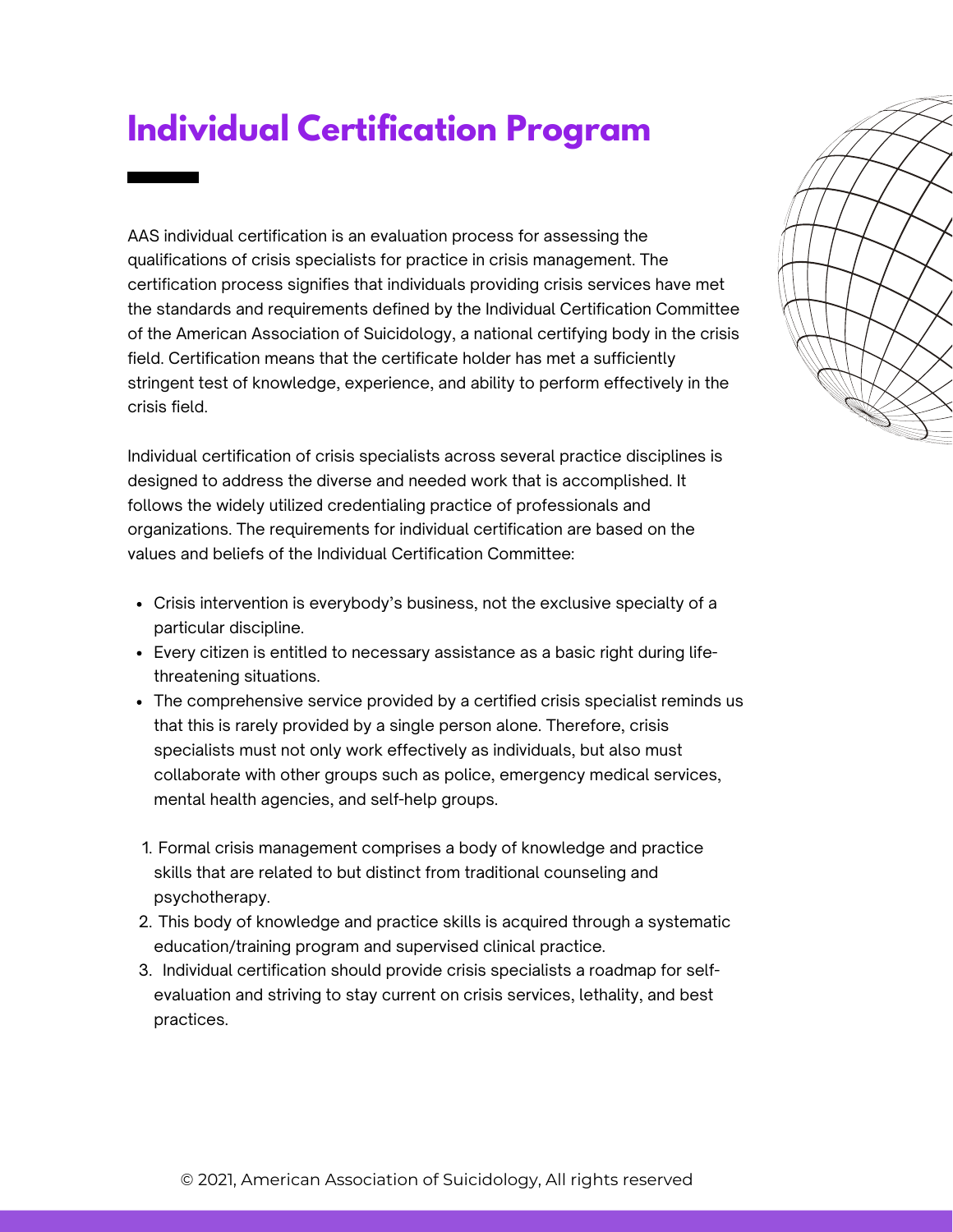# **Advantages of Individual Certification**

- AAS individual certification attests that crisis specialists have achieved a basic level of knowledge, skill, and experience in the crisis field as defined by national standards.
- Certification offers employing agencies, their policy boards, administrators, funding sources, and professional staff a vehicle by which to evaluate crisis specialists against national standards.
- Individual certification promotes career development for those crisis specialists desiring to continue in direct service positions.

# **Eligibility**

The following individuals are eligible for crisis specialist certification:

- Volunteer or paid workers in crisis centers, mental health services, and overall crisis services.
- Any health or human service practitioner desiring to be formally credentialed as a crisis specialist (e.g. nurses, police officers, psychologists, psychiatrists, mental health professionals).

**NOTE:** Applicants for individual certification must be actively engaged in providing direct service to people in crisis at least part-time. However, staff who exclusively serve as trainers and/or supervisors are eligible for certification provided they have completed the required direct service experience.

# **Requirements for Crisis Specialist Certification**

- Minimum age 21. 1.
- 2. Successful completion of AAS Crisis Specialist Certification training.
- A minimum of 3 months full-time experience as a crisis specialist, or 6 months part-time. 3.
- Satisfactory evaluation of crisis specialist training and experience as outlined in the 4. completed application, by a member of the AAS Individual Certification Committee.
- Successful completion of your/an organization's training program. 5.
- A sponsoring letter from someone directly acquainted with the applicant's work, 6. accompanying your application. The letter should specifically address the applicant's knowledge and skills as a crisis interventionist, as well as other professional strengths.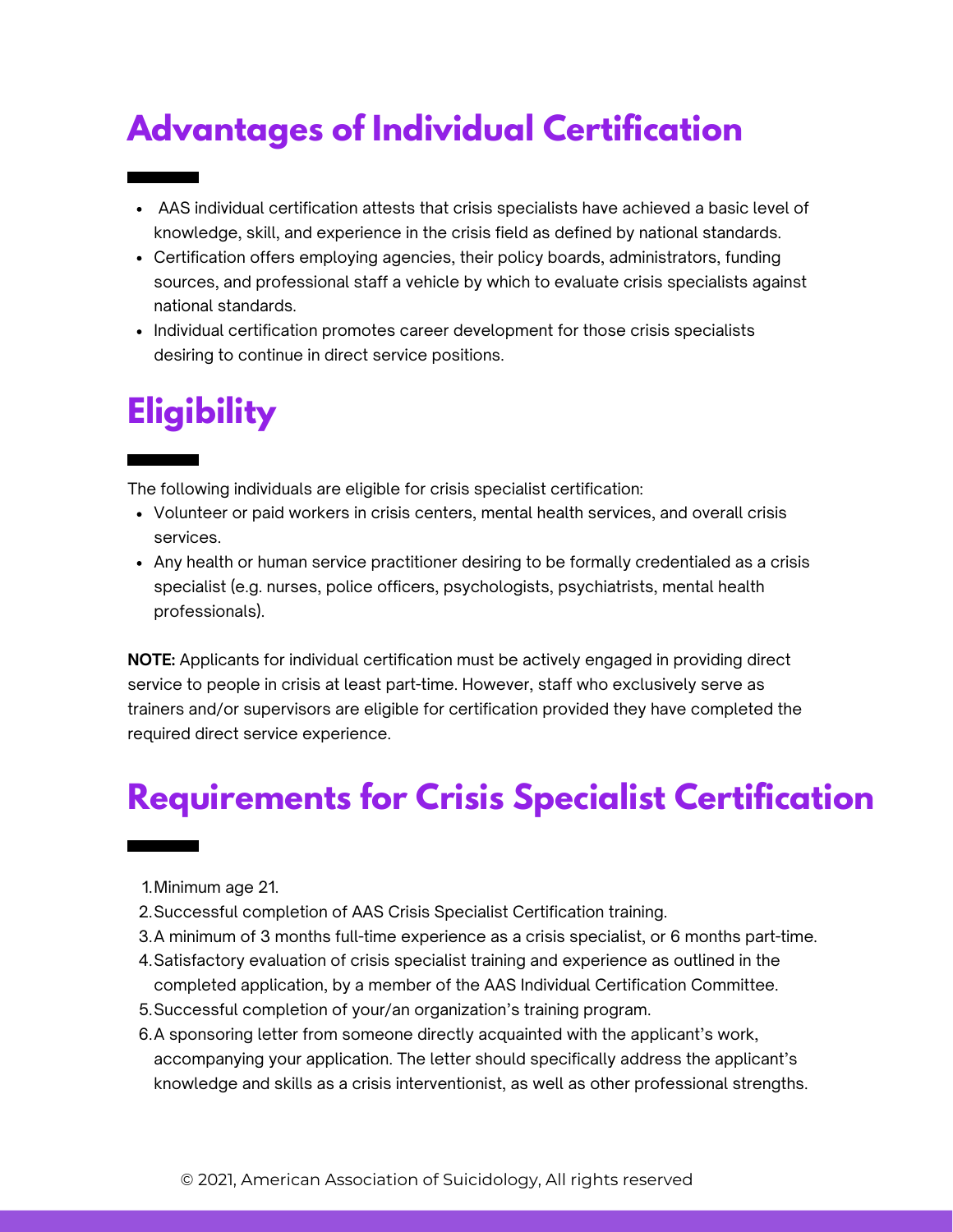# **Approving Training Courses**

Applicants must provide evidence of completing a minimum of 40 hours of training Crisis Work, Suicide prevention, intervention, rapport building, and safety planning. Experience may not be substituted for requisite training.

Approved training course must include successfully passing:

AAS Crisis Specialist Certification Training 2.5 1.

And may include:

- College-based courses at an accredited college. 1.
- Crisis intervention training program provided by an AAS-Accredited center, or a center 2. whose training is similar in scope and content.
- 3.Recognizing and Responding to Suicide Risk (RRSR)
- Firearms, Means Safety, and Suicide Prevention: A Clinical Workshop 4.
- 5.ASIST, Applied Suicide Intervention Skills Training
- Continuing education training offered through in-house training, professional institutes, 6. or conferences.

## **The Examination**



#### EXAMINATION CONTENT

The online exam has 50 questions. Each online test is different but similar in categories tested and degree of difficulty. You must complete the training to take the exam.



#### ASSESSMENT OF EXAMINATION PERFORMANCE

**Passing score on the exam is 80 percent.** Applicants will be informed of exam results immediately online. Individuals will receive a certificate if they pass or a breakdown of their results if they fail immediately. Applicants who do not pass the exam may retake the exam one time without an additional fee any time within the next six months.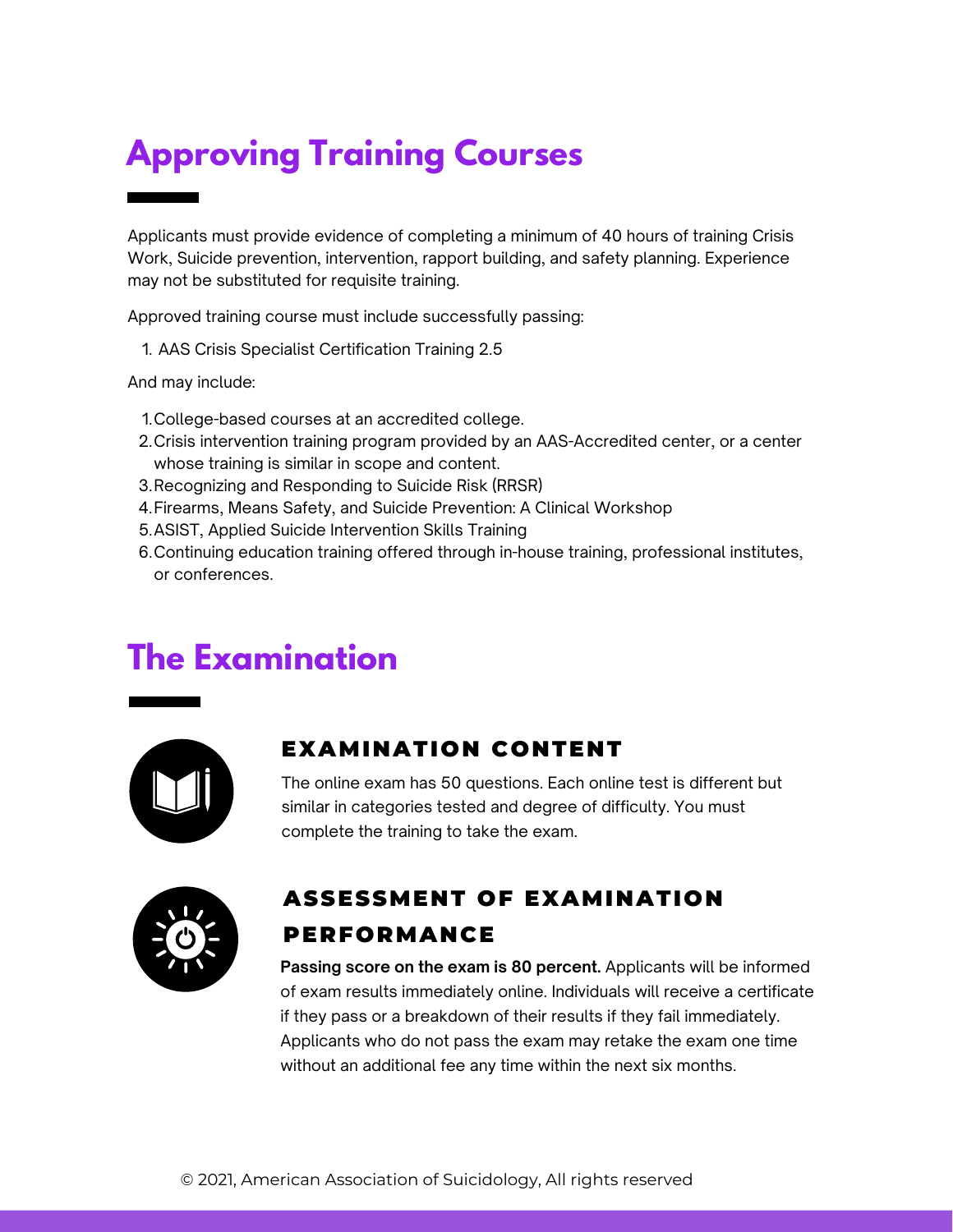### **Recertification**

To maintain AAS crisis specialist certification it must be renewed every 5 years. It is the responsibility of the crisis specialist to renew, keep track of their certificates, and are aware that no reminders will be sent. Certification will be renewed when documentation of the following is received:

- 1.Participation in continuing education programs in the crisis field for at least **12 hours per year.**
- Continued active work in the crisis field, including supervising and/or training crisis 2. specialists. If there is a change in the certificate holder's work status or location, the Individual Certification Committee must be notified to assure continued certification.
- 3.Payment of the recertification fee of \$45 for AAS/CASP members, \$75 for nonmembers.
- Completion of the recertification form which is attached to this document. 4.

#### **The American Association of Suicidology**

**INDIVIDUAL CERTIFICATION APPLICATION FORM**

**(Please print clearly or type)**

| *HOME ADDRESS:       |                                                                                  |
|----------------------|----------------------------------------------------------------------------------|
|                      | Street address: _______________________________City: ___________________________ |
|                      |                                                                                  |
| <b>WORK ADDRESS:</b> |                                                                                  |
|                      | Street address: _______________________________City: ___________________________ |
|                      |                                                                                  |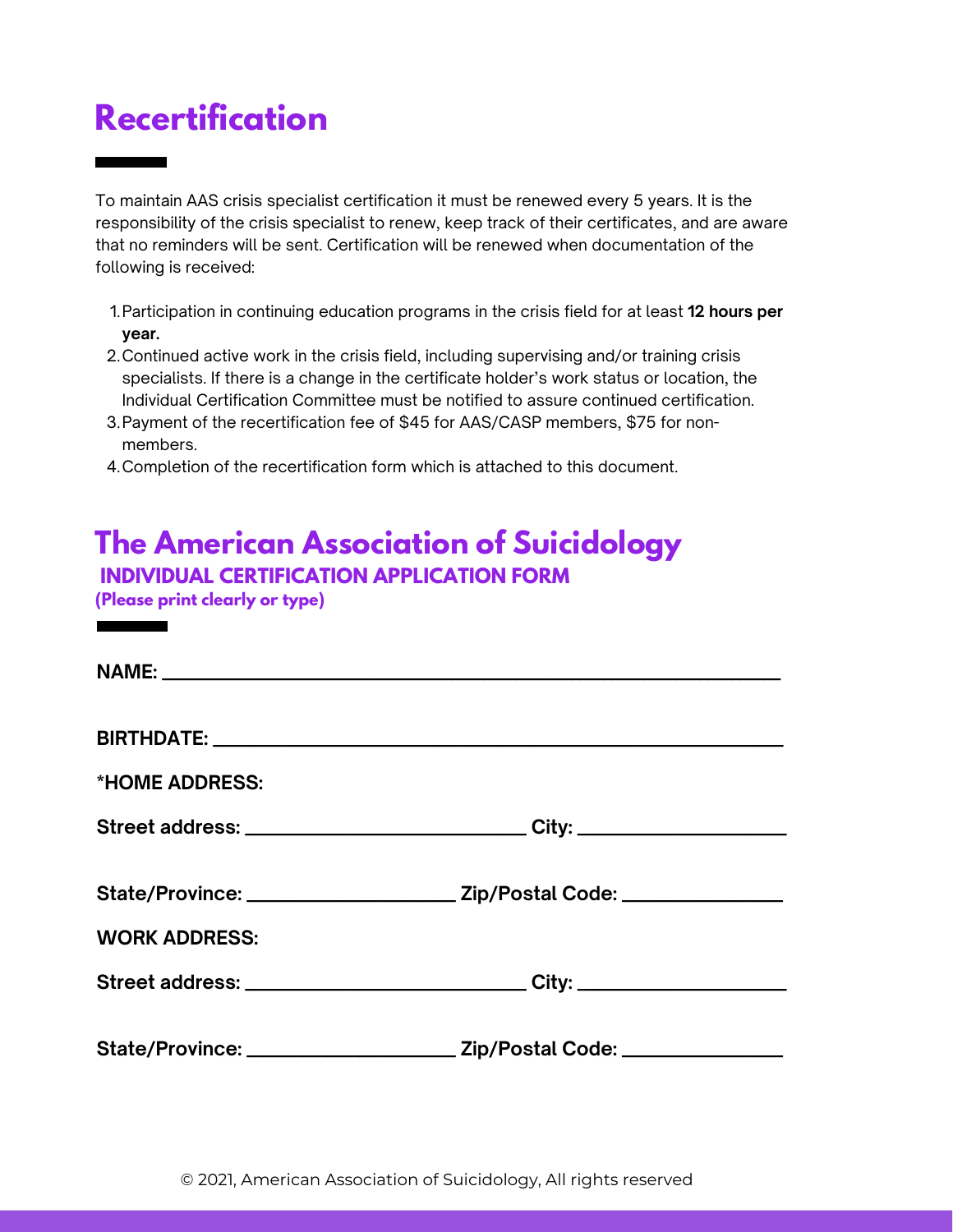#### **EDUCATION (Post high school. Begin with most recent.)**

| Institution | City, State | Dates attended | Degree/Certification |
|-------------|-------------|----------------|----------------------|
|             |             |                |                      |
|             |             |                |                      |
|             |             |                |                      |
|             |             |                |                      |
|             |             |                |                      |
|             |             |                |                      |
|             |             |                |                      |
|             |             |                |                      |
|             |             |                |                      |
|             |             |                |                      |

#### **CRISIS COURSES & CLINICAL TRAINING: (Include all relevant workshops, conferences, and seminars relevant to Core Skills, Knowledge, and Attitudes)**

| <b>Course/Workshop</b> | <b>Date</b> | # Hours |
|------------------------|-------------|---------|
|                        |             |         |
|                        |             |         |
|                        |             |         |
|                        |             |         |
|                        |             |         |
|                        |             |         |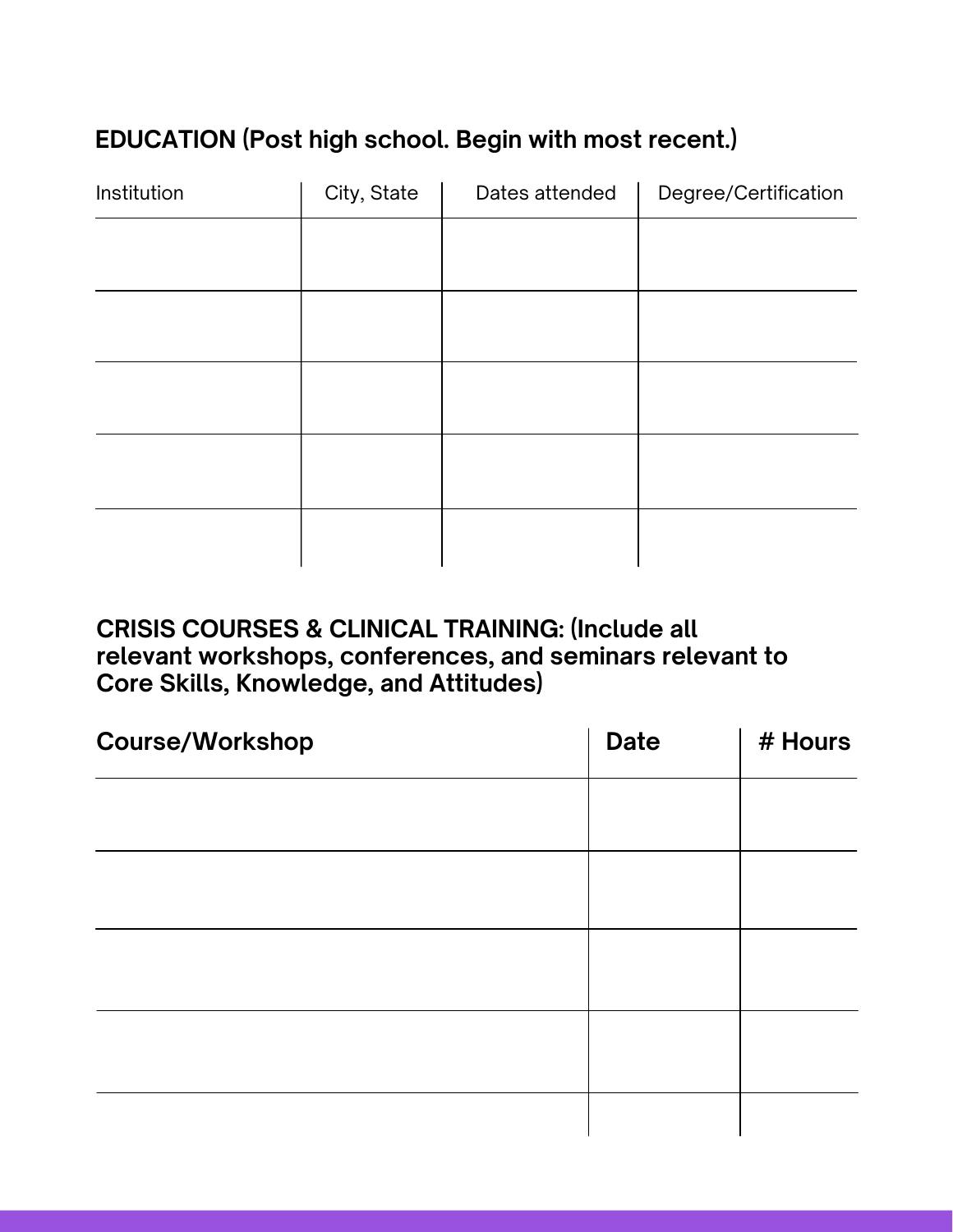#### **CLINICAL EXPERIENCE IN DIRECT CRISIS WORK:**

Please complete the following information for every volunteer and/or paid position(s) you have held to calculate your total hours performing crisis intervention. Copy this form for additional space as needed. (Add other agency listings as needed)

| Total Hours Performing Direct Crisis Work at this Position: ____________________        |  |
|-----------------------------------------------------------------------------------------|--|
|                                                                                         |  |
|                                                                                         |  |
|                                                                                         |  |
| No. of weeks: _________________________ Hours doing crisis intervention: ______________ |  |
| Total Hours Performing Direct Crisis Work at this Position: ____________________        |  |
|                                                                                         |  |
|                                                                                         |  |
|                                                                                         |  |
| No. of weeks: __________________________Hours doing crisis intervention: ______________ |  |
| Total Hours Performing Direct Crisis Work at this Position: _______________             |  |
|                                                                                         |  |
|                                                                                         |  |
|                                                                                         |  |
| No. of weeks: ________________________ Hours doing crisis intervention: _______________ |  |
| Total Hours Performing Direct Crisis Work at this Position: ____________________        |  |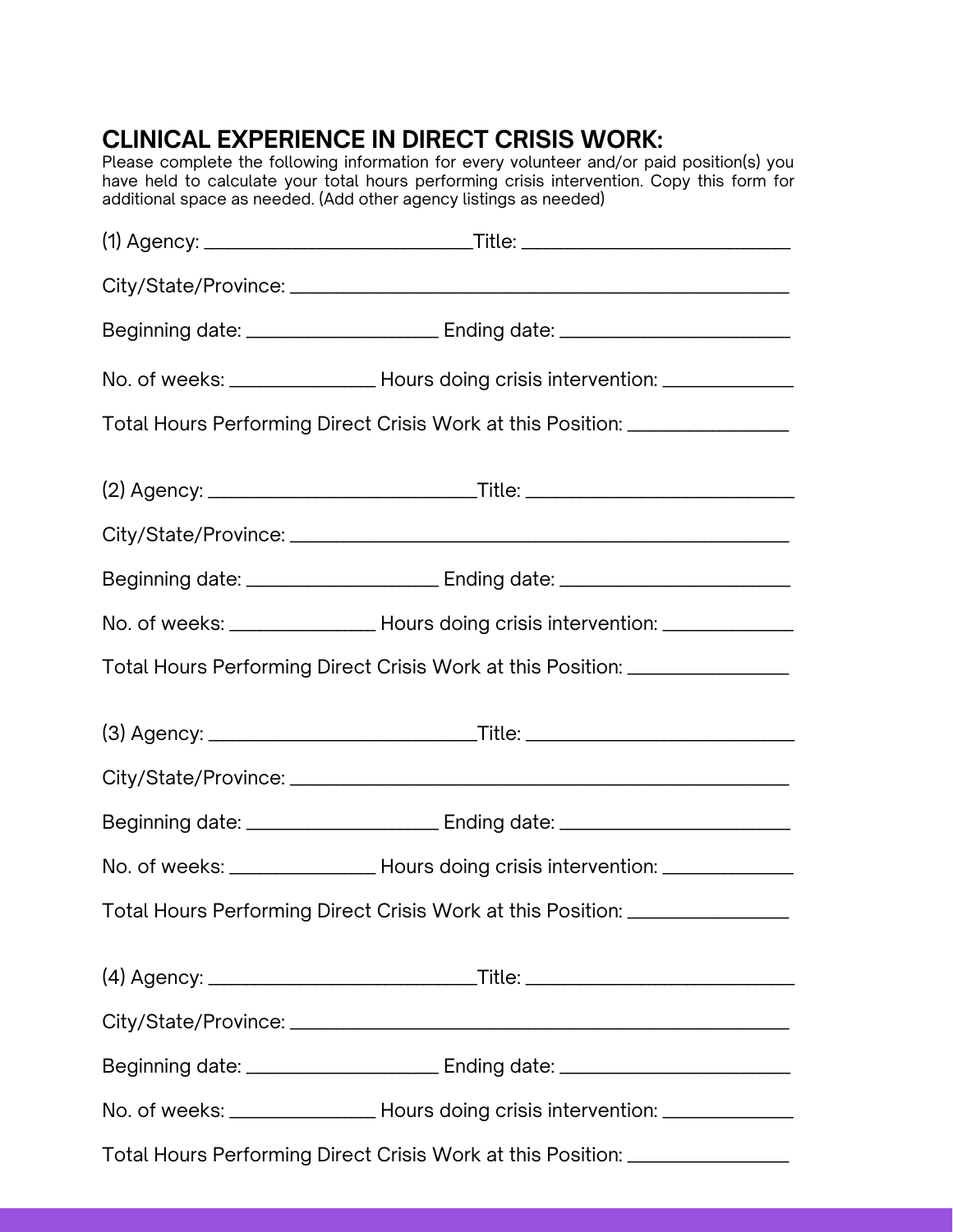#### **TOTAL HOURS OF CRISIS INTERVENTION EXPERIENCE:**

#### **SPONSORING LETTER**

Please indicate below the person from whom you have requested a sponsoring letter. This person must be acquainted with your work. This letter must be received prior to sitting for the exam.

|        | Position: ___________________________ |
|--------|---------------------------------------|
|        |                                       |
| Email: | Letter is enclosed: ________________  |

#### **Fees**

**Fees include the accreditation that's good for 5 years, access to the training, and 2.5 CE credits.**

| <b>CERTIFICATION FEE</b> |       | <b>RE-CERTIFICATION FEE</b> |         |
|--------------------------|-------|-----------------------------|---------|
| AAS/CASP Member:         | \$115 | AAS/CASP Member:            | \$45.00 |
| Non-Member:              | \$170 | Non-Member:                 | \$75.00 |

#### **AAS ACCREDITED CENTERS**

| 5-10 Applicants: | \$105/ea |
|------------------|----------|
| 10+ Applicants:  | \$100/ea |

#### **Late fees in reaccrediting:**

Up to 3 months - \$25.00 3-6 months - \$50.00 Over 6 months must reapply. This includes completing the Crisis Specialist Training.

There will be a \$15 charge for copying and mailing a hard copy of the manual.

Send application form, sponsor letter, or questions to [csandwell@suicidology.org](mailto:csandwell@suicidology.org).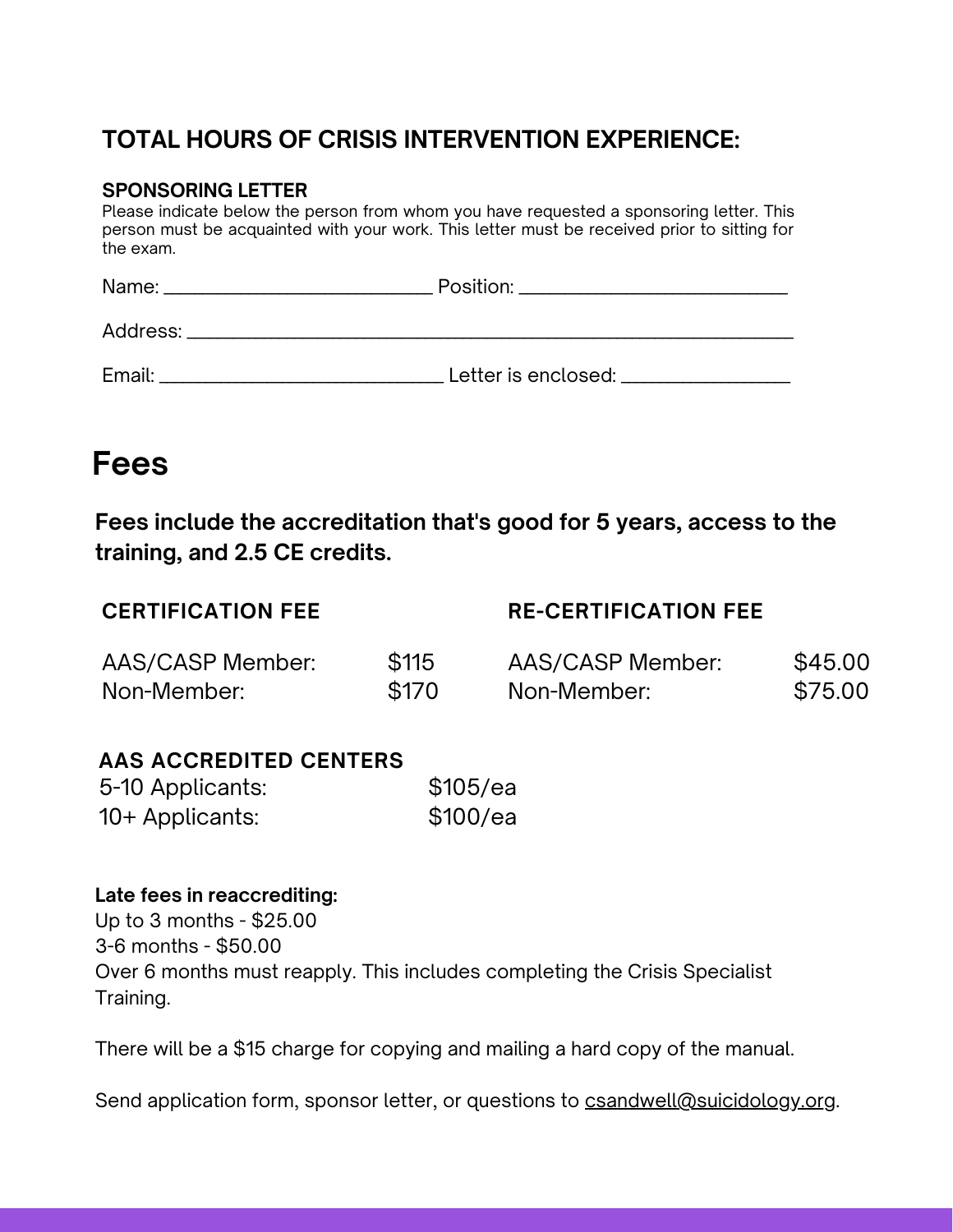## **The American Association of Suicidology**

**CRISIS SPECIALIST RE-CERTIFICATION APPLICATION FORM**

**List below all the continuing education hours you have taken in the crisis work field since your last certification began. You must have accumulated 60 hours of crisis intervention learning.**

**NAME OF COURSE HOURS**